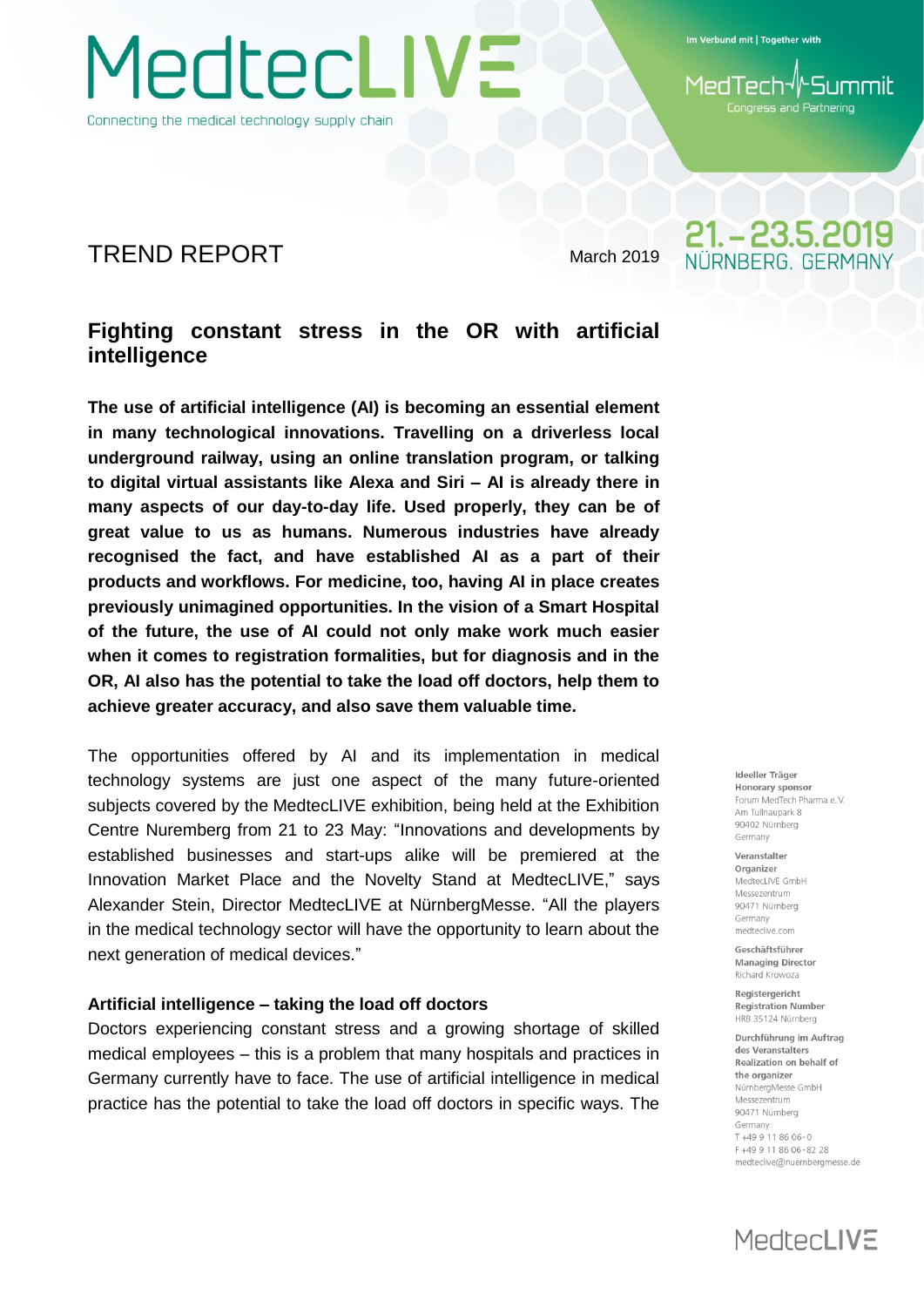ss and Partnering

Connecting the medical technology supply chain

**JedtecLIVE** 

attractive opportunities the new technologies offer will be there for visitors to MedtecLIVE, the international exhibition for the supply and manufacturing sector of medical technology, to experience for themselves: "MedtecLIVE is where developers and experts from all around the world gather to share ideas and work together to shape innovations," promises Stein.

#### **A companion for the doctor**

Siemens Healthineers, a global leader in medical technology, is working on ways to support doctors using AI. The shortage of skilled employees is just one reason AI is urgently needed: for example, the number of CT scans performed every year is rising by ten to twelve percent, while the number of radiologists, by comparison, is increasing by only three to four percent. This is why radiologists normally have only a few minutes to look closely at an image. One current problem that studies have revealed is that the rate of diagnostic errors increases with the speed of diagnosis, notes Jörg Aumüller, Head of Digitalizing Healthcare Marketing at Siemens Healthineers. "The AI-Rad Companion Chest CT, an AI-based application for computed tomography, is intended to help radiologists to interpret chest images faster and more accurately," says Aumüller, describing one of the approximately 40 applications from Siemens Healthineers that use AI. He does not believe that AI will ever fully replace physicians. Instead, it should be there to offer support as a kind of assistant. "That's why the word 'companion' is used in the product descriptions. In addition to the AI-Rad Companion, the AI-Pathway Companion rounds out the family of digital assistants. This enables physicians to standardise and speed up workflows in oncological procedures, for example. As an extension to precision medicine, AI helps physicians to make decisions as part of the clinical treatment process."

More than 40 AI-based applications are already integrated into products from Siemens Healthineers. A further example is the FAST 3D Camera used in the Somatom go CT scanners. "Based on AI and deep learning technologies, this camera enables patients to be isocentrically positioned, automatically and precisely," Aumüller explains. Studies suggest that there is room to improve patient positioning in more than 90 percent of clinical

21. - 23.5.2019 NÜRNBERG, GERMAI

**MedtecLIVE**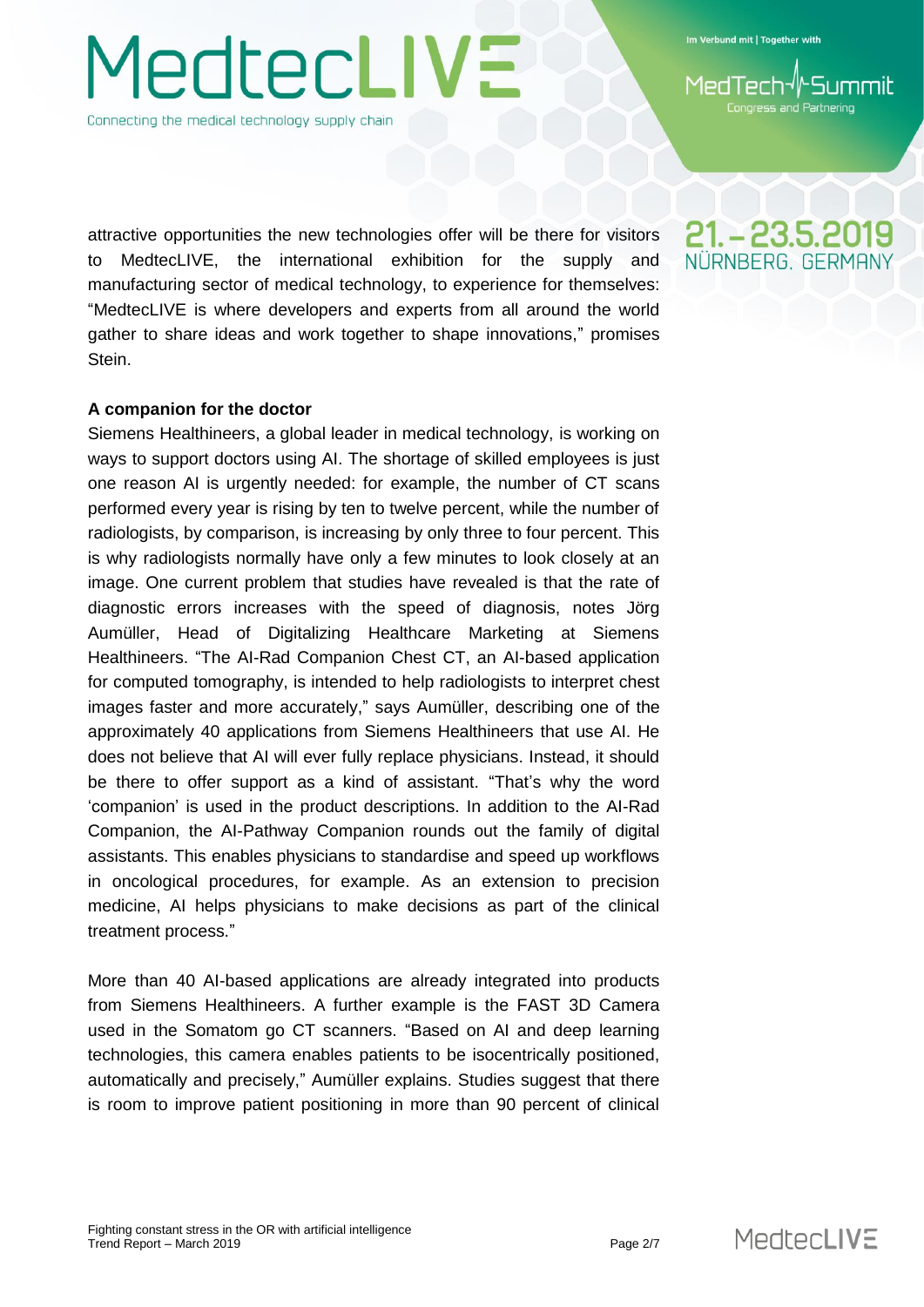# **JedtecLIVE** Connecting the medical technology supply chain

images. Even minor differences in patient positioning can be important: "A difference of just a few centimetres from the ideal position can have a negative impact on x-ray dose and image quality." The Somatom go CT scanner is therefore equipped with a 3D infrared camera based on AI and deep learning technologies. "Right at the start of the diagnostic chain, this lets us reduce undesired deviations and avoid the potential need to repeat scans," Aumüller comments. Manufacturers of diagnostic imaging systems will be among those represented at MedtecLIVE in May this year.

## **Mixed Reality in the OR**

The best possible accuracy is also a goal that apoQlar, a start-up established in 2017, would like to achieve with its Virtual Surgery Intelligence (VSI). The underlying idea is visionary: ensuring the right perspective in the OR – also in the figurative sense – using mixed reality. "The AI-based VSI software presents CT and MRI images in 3D, using HoloLens glasses from Microsoft, which the surgeon wears for the purpose. Because the virtual images are positioned directly above the patient, the physician can operate faster and with greater precision," explains Sirko Pelzl, CEO of apoQlar. For some operations, e.g. on epilepsy patients (FCD, focal cortical dysplasia), the surgeon cannot visually distinguish between diseased and healthy tissue in the exposed brain, but must rely on assistance from MRI images. Using VSI puts the relevant images right in front of the surgeon's eyes. "This can make a crucial difference to the workload in the OR, including significant time savings," Pelzl observes.

## **Optimising medication using gait analysis**

"On average, a doctor sees a patient for 15 minutes, once every quarter," says Ralph Steidl, CEO of Portabiles Healthcare Technologies GmbH, established in Medical Valley Erlangen-Nuremberg in 2016. The cofounders of this young company are Professor Björn Eskofier, holder of the Chair of Machine Learning and Data Analysis at the University of Erlangen-Nuremberg, and Professor Jochen Klucken, neurologist and expert in Parkinson's Disease at Erlangen University Hospital and Medical Director of the Medical Valley Digital Health Application Centre. The company is developing a system for analysing the way patients walk, the Mobile GaitLab, which is designed to provide an objective measurement of how



**iss and Partnering** 

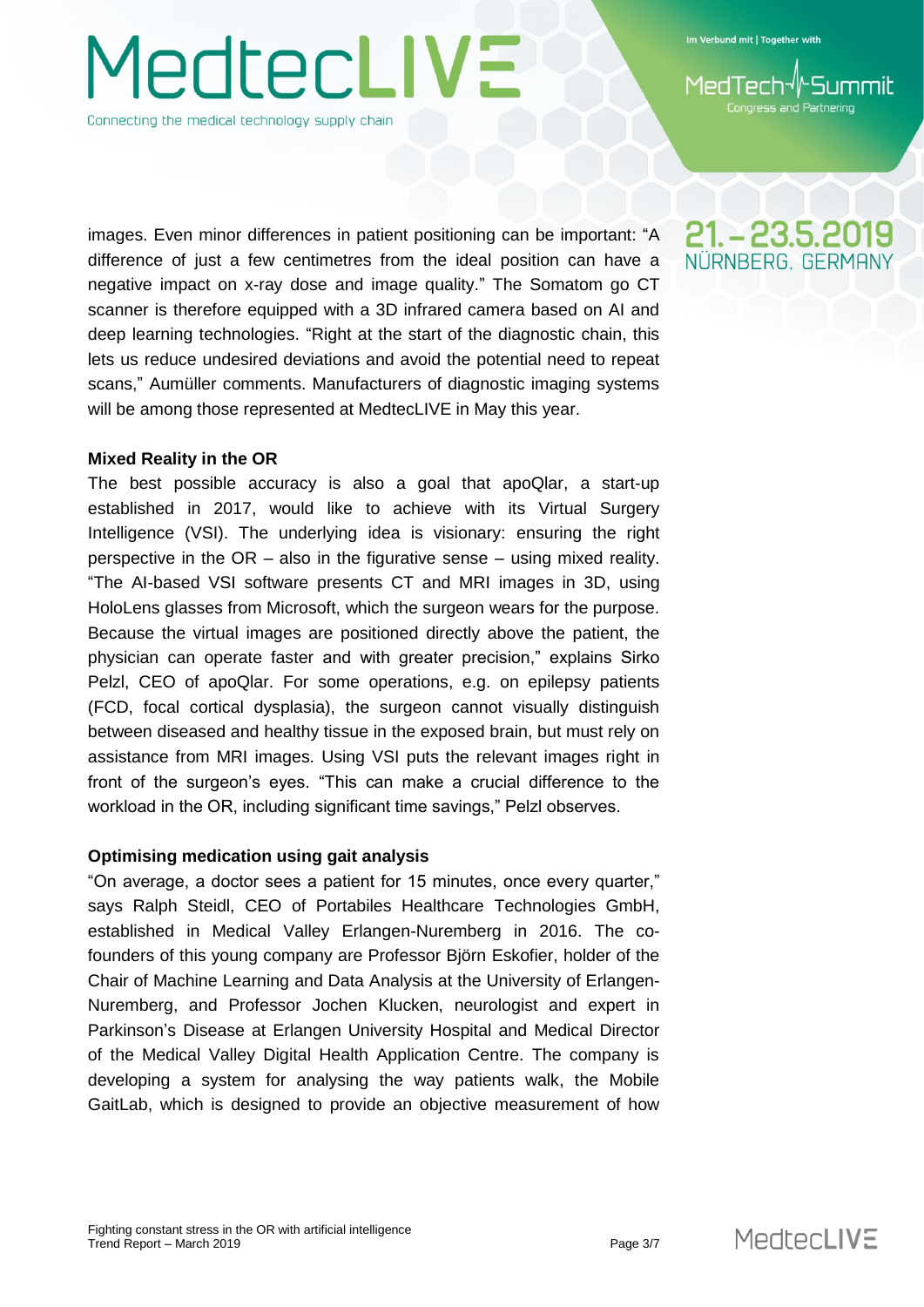## **MedtecLIVE** Connecting the medical technology supply chain

effective treatment is for patients with mobility disorders, Parkinson's Syndrome in particular. Steidl notes that these patients experience major fluctuations in their ability to move: "Physicians therefore do not know what condition the patients are in when they are examined. A 'normal' analysis of gait, without AI, gives the physician the benefit of an objective and comprehensive image of the patient's motor condition." The measurement itself uses motion sensors integrated into a pair of shoes. The fact that the patients can wear these shoes all day as they go about their normal activities gives attending doctors the opportunity to stay completely up to date with their patients' mobility. "That means they can adapt their treatments to the patients' individual needs in good time." The intention now is to give further support to this innovation using AI. This provides a major opportunity in terms of establishing causality: "Although AI does not always permit a clear connection to be established between cause and effect, it can already be used to investigate connections between symptoms and the disease," comments Steidl. "In this way it can feed the development of 'traditional' mathematics-based algorithms that will make it easier to understand the results." It is already possible to calculate highly accurate gait parameters using Deep Learning algorithms. But AI can do still more: "By using artificial intelligence we want to draw on the patient's gait pattern to predict the course of the disease to a certain extent, and calculate, for example, the patient's individual risk of falling." This gives physicians the opportunity to adjust their treatments to their patients' individual requirements in good time.

Dr Marc Batschkus, who specialises in medical information processing and is a consultant in this area, can see the added value of AI in prognosis using sensors: "Small devices will be able to give chronic patients, in particular, a better indication of the course of their disease and the potential need for intervention. The focus is on the sensors more than on AI in this case. Even so, this data is used for large data collections and prognoses are formed on that basis." Many software and sensor technology suppliers will be on hand at MedtecLIVE in the Exhibition Centre Nuremberg to illustrate the way hardware and software work together to form the basis for the future implementation of AI.

## 21. - 23.5.2019 NÜRNBERG, GERMAN

Congress and Partnering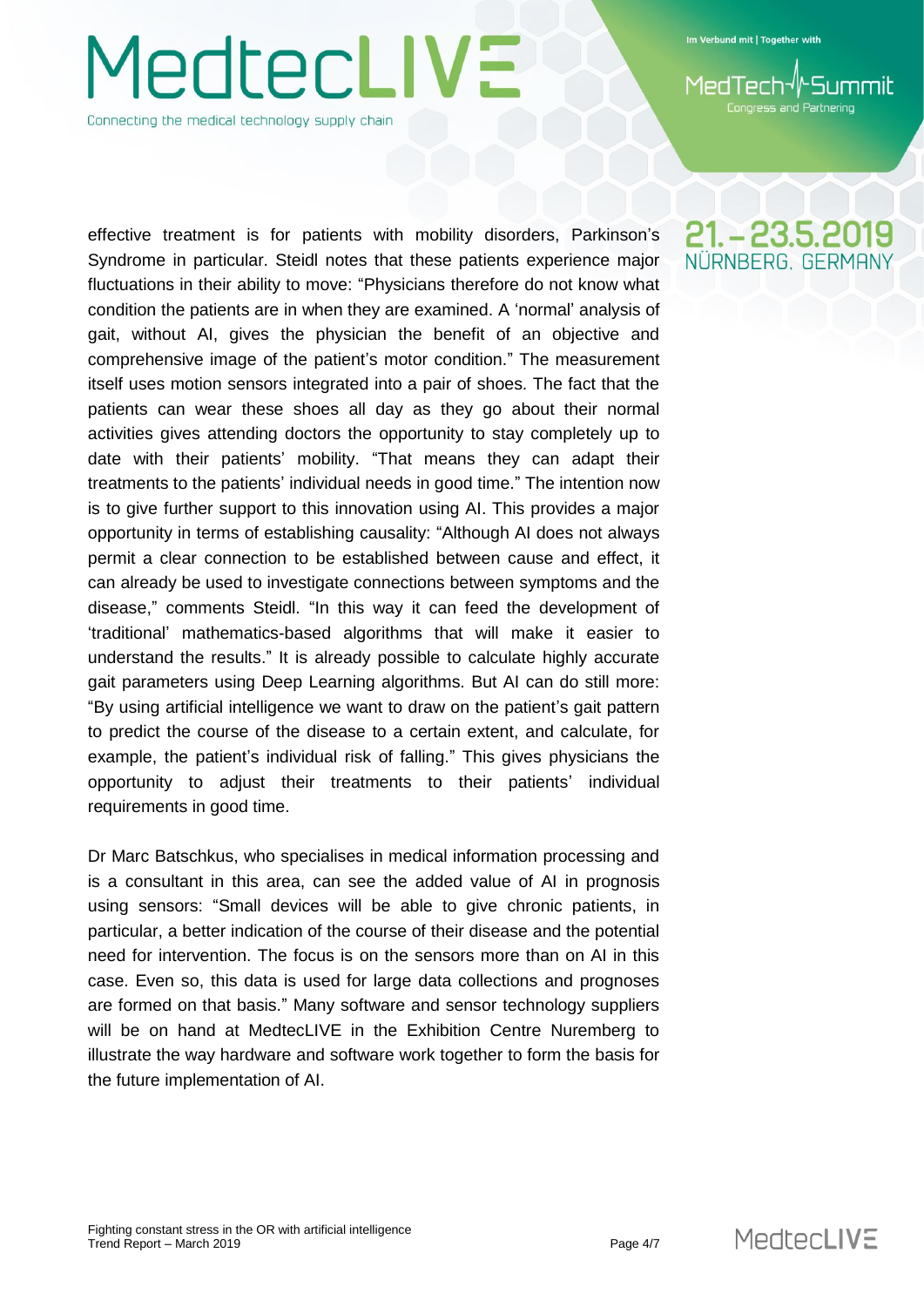# **JedtecLIVE**

Connecting the medical technology supply chain

Im Verbund mit | Together with

**iss and Partnering** 

## **Machine learning**

Before AI can perform tasks of this nature at all, it first needs to be trained. "With machine learning, humans have to feed an algorithm with data," explains Dr Matthias Weidler, of ASTRUM IT, a service provider located in Medical Valley that offers both IT consulting and software engineering. Weidler explains that the AI has to be trained accordingly: "For example, the system is shown images of healthy and broken bones. The intention is to use the data to show the system what belongs to which class." He also considers it important for the data to be all-encompassing and of high quality.

## **The limits of AI**

His colleague Dr Jan Paulus points out, however, that there are still a few limitations: "AI is still a long way from being able to further process rules by itself. It has no awareness, no creativity, and is not yet capable of identifying why something is the way it is." Weidler adds, "AI is also unable to classify anything on which it has not been trained. That's why a large corpus of training data is indispensable. "Collaborative arrangements between hospitals are essential if we are to achieve the required volume of training data," observes Aumüller. Siemens Healthineers relies on international cooperation in this regard: "This means that AI can be trained across multiple continents and cover a range of populations based on the data compiled in the process." Portabiles has also put a lot of work into training its AI system, which is still in the development stage: "We performed more than 2,000 clinically stratified gait analyses for this purpose, mainly on Parkinson's patients," reports Steidl. "That means we already have a large pool of data. And it will grow even further thanks to three clinical studies that are currently running."

In Europe, in particular, data collection involves comparatively more time and effort than in other countries such as China, a trail-blazer when it comes to AI, because of the stringent data-protection laws in place in Europe. International competition was one of the reasons why Germany's federal government passed its Artificial Intelligence Strategy on 15 November 2018. Its objective is to promote R&D into AI here in Germany and to bolster the country as an AI research location. The federal

21. - 23.5.2019 NÜRNBERG GERMAN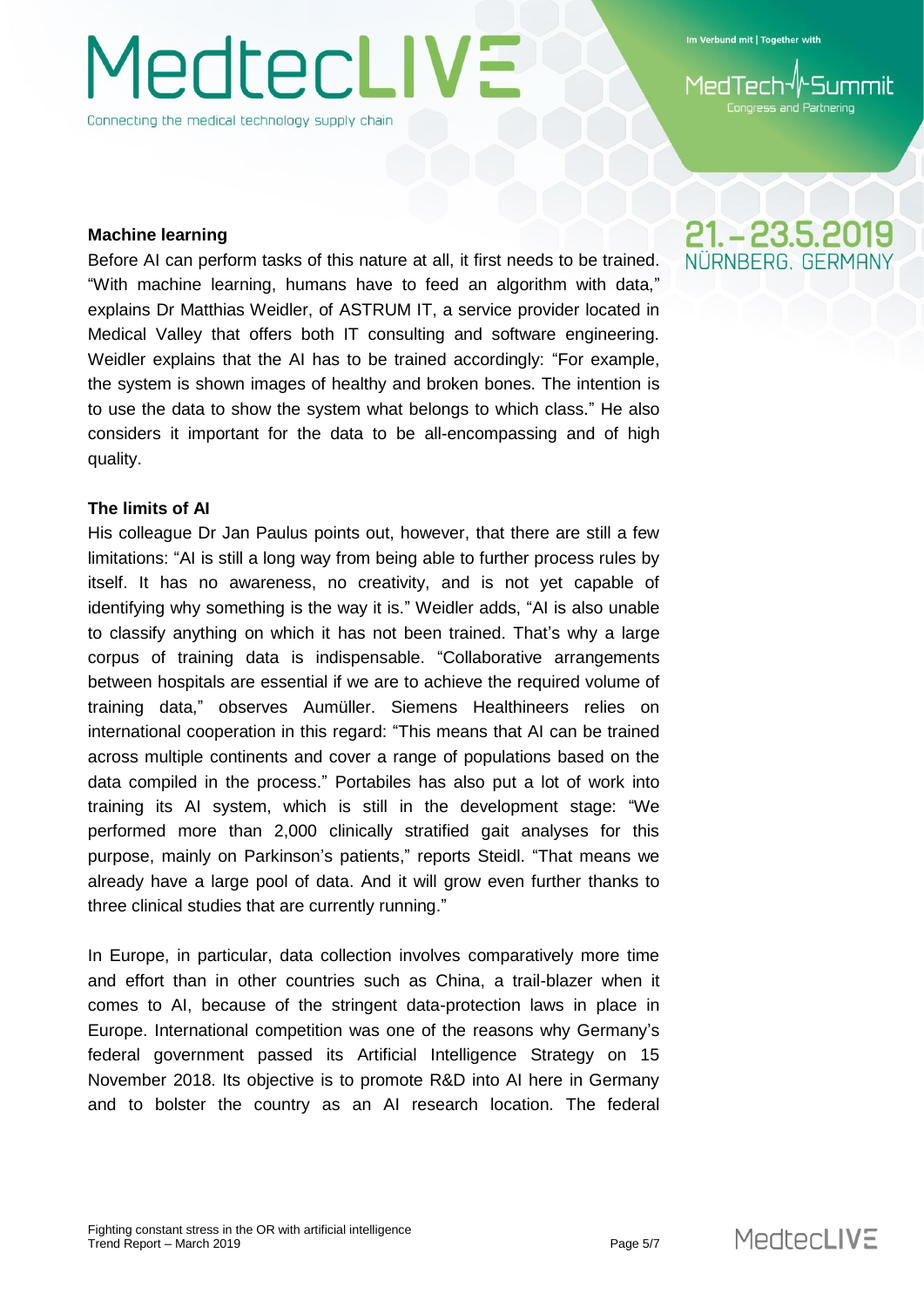# **JedtecLIVE** Connecting the medical technology supply chain

government is aware of the problem posed by the great need for data for system training combined with limited access to that data, and this is something the Strategy aims to remedy: "To keep up with the potential provided by the data volumes available in other regions of the world, we need to think and act directly at an EU level. The European Science Cloud (EOSC) offers an initial starting point in this regard." Germany's government also perceives a potential solution in establishing "data partnerships": "There is great potential in sharing data and data pooling in industrial processes, where huge volumes of data are generated and analysed. The German government is reviewing the opportunities for maintaining mutual "data partnerships" between companies, for example by increasing the visibility of existing platforms like the International Data Space (IDS)." Whether the strategy is a success will become clear in the next few years – it will run until 2025. The federal government would like to invest about three billion euros during this time to implement it.

At this year's MedTech Summit, too, the programme will include data protection, secure transmission and Big Data applications. Machine learning and artificial intelligence are also among the key themes of this summit of experts in the medical technology sector, taking place as part of MedtecLIVE, in the Exhibition Centre Nuremberg from 21 to 23 May. Providing a focused discussion with new contacts to prepare the way for projects is the aim of the B2B Matchmaking Event "Partnering" at the MedTech Summit, which will provide the perfect setting to get to know each other and share ideas during pre-arranged discussion sessions.

Batschkus will also address another issue, the fact that just having a lot of data is not enough to achieve the desired result: "The term 'AI' and the methodology underlying it are inseparably linked with Big Data, since large volumes of data are essential for the creation and training of AI systems. But there are still many weak points in the methodology of Big Data, and we are jumping the gun with the idea that 'more data means more knowledge'. Sometimes this results in working without any theoretical approach, which means that errors and poor decisions in the development process are a foregone conclusion." In fact, a measure of expertise in AI training is a mandatory precondition: "Errors are often not made

## 21. - 23.5.2019 NÜRNBERG, GERMAN

**iss and Partnering**